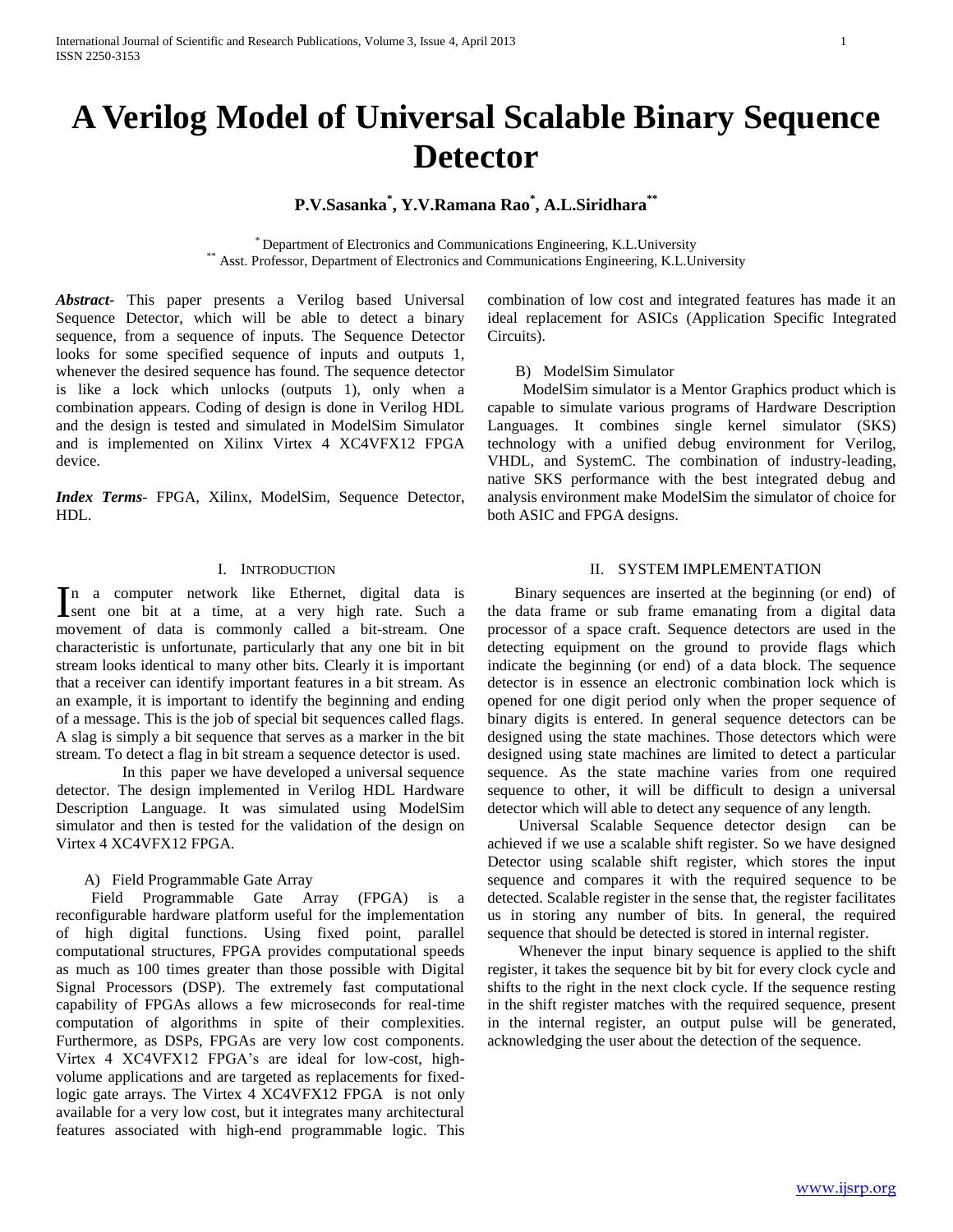

### **Figure1: Representation of Detection of Required Sequence**

 The representation of detection of required sequence is shown in the above figure. The first block a) containing four memory spaces is the scalable shift register and the second block b) containing four memory spaces represent an internal register. Here in this case the sequence to be detected is 1001, which will be stored in internal register. The Scalable register takes the size of internal register. The major sequence from which the require sequence is to be detected will be carried from the LSB of the shift register to the MSB of it. Whenever the binary contents of the shift register matches with that in the Internal register, an output pulse will be generated. Similarly we can be able to detect any sequence of any length. The sequence to be detected will be stored in the Internal register, shift register of same memory will be generated and then compared, finally detecting the required sequence.

## III. SIMULATION RESULTS

 The design is simulated in ModelSim PE student Edition Figure 3 shows the timing waveform of the design obtained with ModelSim PE student Edition Simulator for a 8 bit sequence. Design is implemented on Xilinx Virtex 4 XC4VFX12 FPGA device. The top level of RTL schematic obtained by synthesizing the design in Xilinx is shown in Figure 2 and the pins are described in Table 1.



**Figure 2: Top level block diagram of universal Scalable binary sequence detector**

|  |  | <b>Table 1: Pin Description</b> |  |
|--|--|---------------------------------|--|
|--|--|---------------------------------|--|

| <b>Input Signal</b>  | <b>Description</b>                   |  |  |  |
|----------------------|--------------------------------------|--|--|--|
|                      |                                      |  |  |  |
| $\text{ReqSeq}(7:0)$ | Required Sequence to be detected     |  |  |  |
|                      | here in this example it is of 8 bit  |  |  |  |
| C <sub>lk</sub>      | System Clock signal input            |  |  |  |
| reset                | Reset signal input                   |  |  |  |
| Seqin                | Input binary sequence from which     |  |  |  |
|                      | required sequence to be detected     |  |  |  |
|                      |                                      |  |  |  |
| Output signal        | <b>Description</b>                   |  |  |  |
|                      |                                      |  |  |  |
| Out(7:0)             | Shift register output at every clock |  |  |  |
| Z                    | The Output if sequence is detected   |  |  |  |



**Figure 3: Simulation results obtained from Modelsim simulator**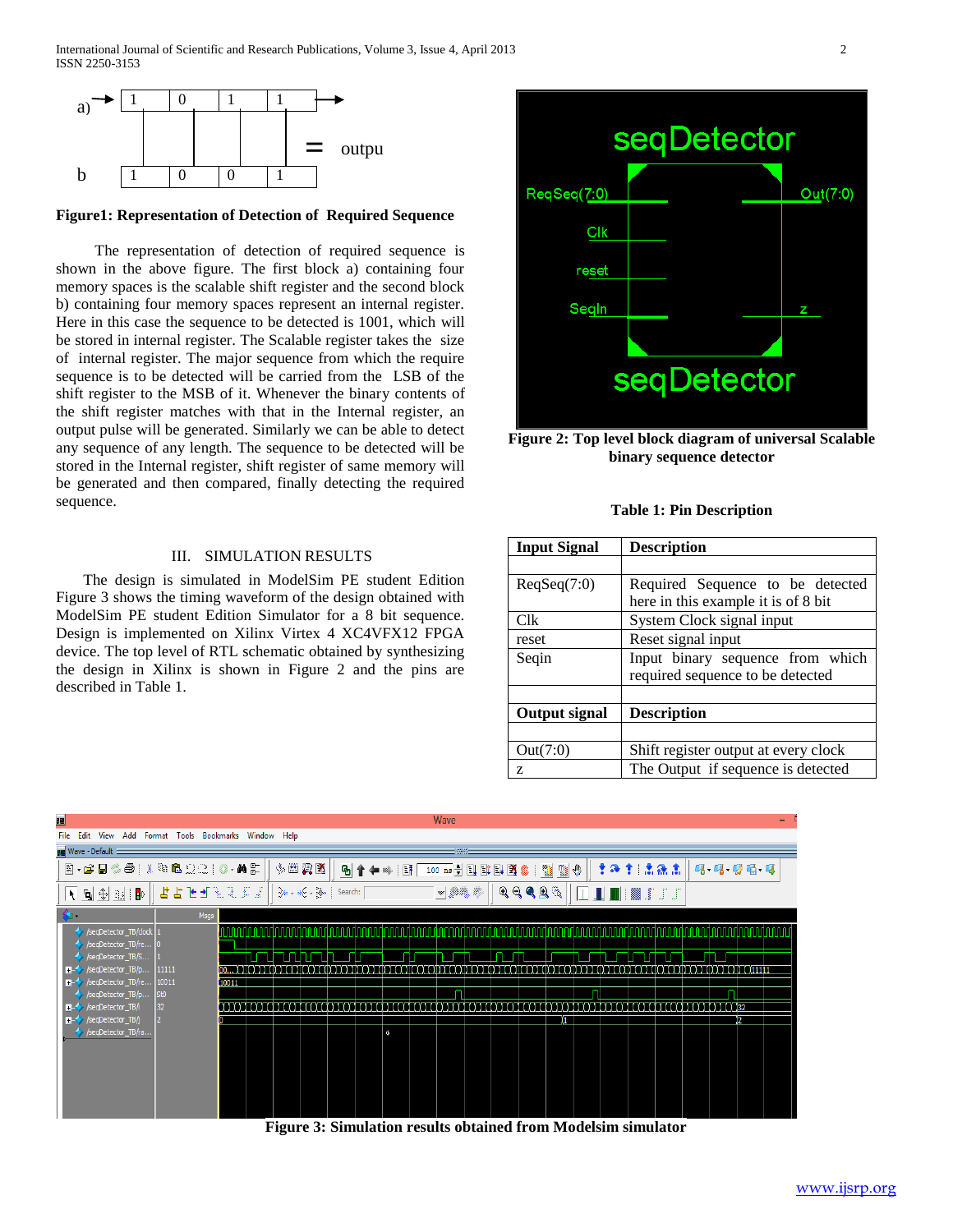The percentage utilization of FPGA in terms of number of slices, number of flip-flops and number of Look up tables (LUTs) are evaluated .The Device utilization summary obtained from Xilinx is shown in Figure 4

| <b>Device Utilization Summary</b>              |             |                  |                    |  |  |
|------------------------------------------------|-------------|------------------|--------------------|--|--|
| <b>Logic Utilization</b>                       | <b>Used</b> | <b>Available</b> | <b>Utilization</b> |  |  |
| Number of Slice Flip Flops                     | 41          | 10,944           | 1%                 |  |  |
| Number of 4 input LUTs                         | 62          | 10,944           | 1%                 |  |  |
| Number of occupied Slices                      | 52          | 5,472            | 1%                 |  |  |
| Number of Slices containing only related logic | 52          | 52               | 100%               |  |  |
| Number of Slices containing unrelated logic    | 0           | 52               | 0%                 |  |  |
| Total Number of 4 input LUTs                   | 93          | 10,944           | 1%                 |  |  |
| Number used as logic                           | 62          |                  |                    |  |  |
| Number used as a route-thru                    | 31          |                  |                    |  |  |
| Number of bonded IOBs                          | 20          | 320              | 6%                 |  |  |
| <b>IOB Flip Flops</b>                          | 1           |                  |                    |  |  |
| Number of BUFG/BUFGCTRLs                       | 1           | 32               | 3%                 |  |  |
| Number used as BUFGs                           | 1           |                  |                    |  |  |
| Average Fanout of Non-Clock Nets               | 2.46        |                  |                    |  |  |

### **Figure 4: Device utilization summary**

 The complete schematic of the design showing all the inputs and outputs at the inside level is shown in Figure 5. In this example it detects the binary sequence of 8 bits. It includes AND gates, Magnitude comparators, D flipflops , NOT gates.



# **Figure 5: Internal view block diagram of universal scalable binary sequence detector**

### IV. CONCLUSION

 In this paper we have developed a universal scalable binary sequence detector. The design implemented in Verilog HDL Hardware Description Language. It was simulated using ModelSim simulator and then is tested for the validation of the design on Virtex 4 XC4VFX12 FPGA board and the design is proved to be efficient.As the name suggests it is sacalabe and can be used to detect the sequence of any length within the storage capacity of register.

#### ACKNOWLEGMENT

 The authors are grateful to Venkatesh Vasudevan for providing the convenient software tools with the help of SPEL Semiconductor Ltd, Chennai and K.L.University for encouraging us.

#### **REFERENCES**

[1] Perlman, M., "Binary Sequence Detectors," Jet Propulsion Laboratory, Pasadena, Calif., Space Programs Summary, No. 37-31, Vol. IV, pp. 21 1-214.